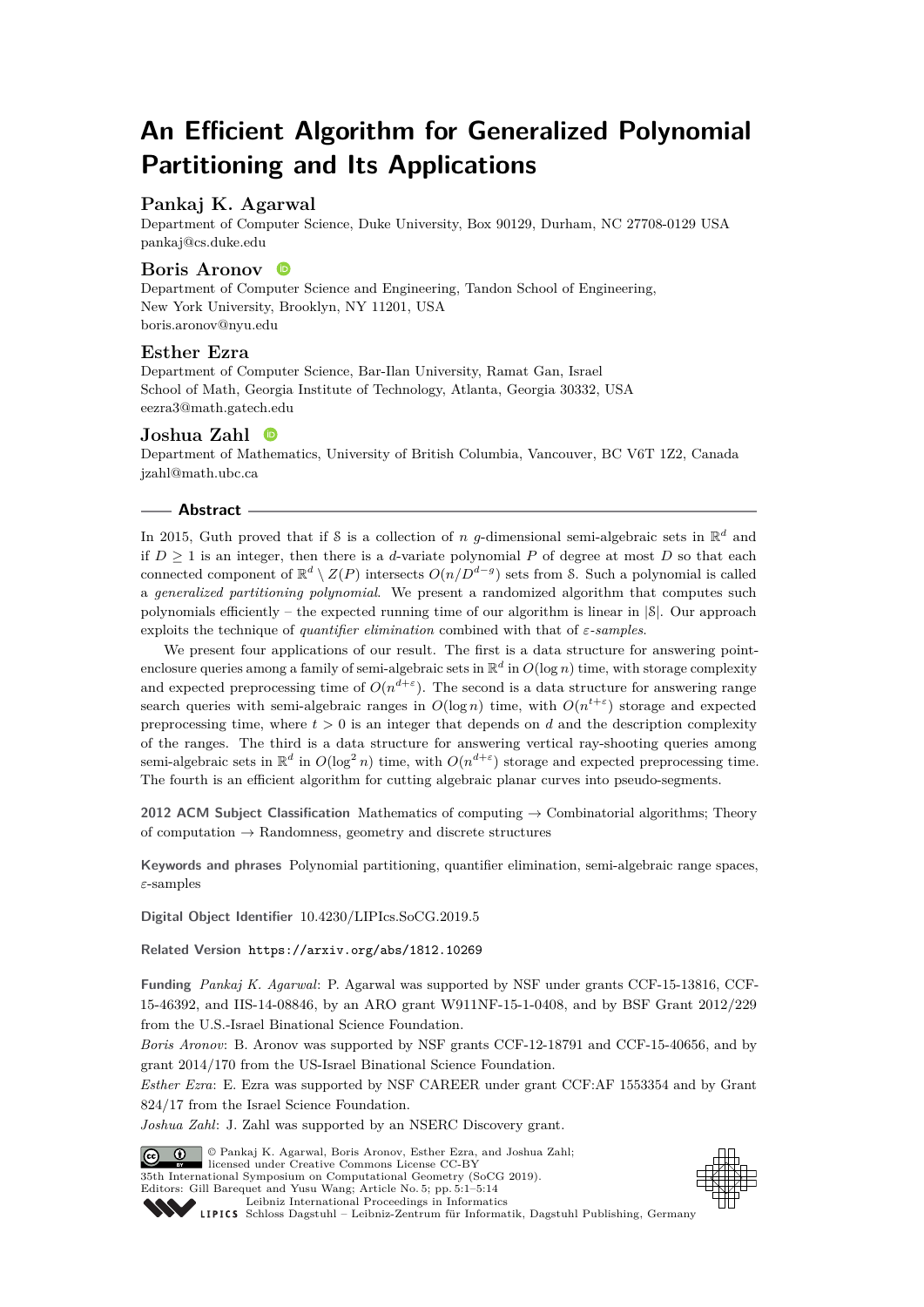#### **5:2 An Efficient Algorithm for Generalized Polynomial Partitioning**

# **1 Introduction**

In 2015, Guth [\[11\]](#page-13-1) proved that if  $S$  is a collection of *n g*-dimensional semi-algebraic sets<sup>[1](#page-1-0)</sup> in  $\mathbb{R}^d$  and if  $D \geq 1$  is an integer, then there is a *d*-variate polynomial P of degree at most D so that each connected component of  $\mathbb{R}^d \setminus Z(P)$  intersects  $O(n/D^{d-g})$  sets from  $\mathcal{S}^2$  $\mathcal{S}^2$ , where the implicit constant in the  $O(\cdot)$  notation depends on *d* and on the degree and number of polynomials required to define each semi-algebraic set. We refer to such a polynomial *P* as a *generalized partitioning polynomial*. Guth's proof established the existence of a generalized partitioning polynomial, but it did not offer an efficient algorithm to compute such a polynomial for a given collection of semi-algebraic sets. In this paper we study the problem of computing a generalized partitioning polynomial efficiently and present a few applications of such an algorithm.

**Related work.** In 2010, Guth and Katz [\[12\]](#page-13-2) resolved the Erdős distinct distances problem in the plane. A major ingredient in their proof was a partitioning theorem for points in  $\mathbb{R}^d$ . Specifically, they proved that given a set of *n* points in  $\mathbb{R}^d$  and an integer  $D \geq 1$ , there is a *d*-variate *partitioning polynomial P* of degree at most *D* so that each connected component of  $\mathbb{R}^d \setminus Z(P)$  contains  $O(n/D^d)$  points from the set. Their polynomial partitioning theorem led to a flurry of new results in combinatorial and incidence geometry, harmonic analysis, and theoretical computer science.

The Guth-Katz result established the existence of a partitioning polynomial, but it did not provide an effecient algorithm to compute such a polynomial. In [\[2\]](#page-12-0), Agarwal, Matoušek, and Sharir developed an efficient algorithm to compute partitioning polynomials, matching the degree bound obtained in [\[12\]](#page-13-2) up to a constant factor. They used this algorithm to construct a linear-size data structure that can answer semialgebraic range queries amid a set of *n* points in  $\mathbb{R}^d$  in time  $O(n^{1-1/d} \text{polylog}(n))$ , which is near optimal.

A major open question in geometric searching is whether a semialgebraic range query can be answered in  $O(\log n)$  time using a data structure of size roughly  $n^d$ ; such a data structure is known only in very special cases, e.g., when query ranges are simplices [\[3\]](#page-12-1). If *t* is the number of (real valued) parameters needed to represent query ranges, then the best known data structure for semialgebraic range searching uses  $O(n^{t+\epsilon})$  space for  $t \leq 4$  and  $O(n^{2t-4+\epsilon})$  space for  $t > 4$  [\[3\]](#page-12-1). As we show below, an efficient algorithm for computing a generalized partitioning polynomial leads to a semialgebraic range searching data structure with  $O(\log n)$  query time and  $O(n^{t+\epsilon})$  space.

In [\[4\]](#page-12-2), the last three authors developed an efficient algorithm for constructing a partition of  $\mathbb{R}^3$  adapted to a set of space curves. This partition is not given by a partitioning polynomial, but it shares many of the same properties. For other settings, however, no effective method is known for computing a partitioning polynomial.

**Our results.** Our main result is an efficient algorithm for computing a generalized partitioning polynomial for a family of semi-algebraic sets (Theorem [11\)](#page-8-0): Given a set S of *n* semi-algebraic sets in  $\mathbb{R}^d$ , each of complexity at most *b* for some constant  $b > 0$  (see Section [2](#page-2-0) for the definition of the complexity of a semi-algebraic set), our algorithm computes a generalized partitioning polynomial of given degree *D* in expected time  $O(ne^{\text{Poly}(D)})$ .

<span id="page-1-0"></span><sup>&</sup>lt;sup>1</sup> Roughly speaking, a semi-algebraic set in  $\mathbb{R}^d$  is the set of points in  $\mathbb{R}^d$  that satisfy a Boolean formula over a set of polynomial inequalities. See [\[8,](#page-13-3) Chapter 2] for formal definitions of a semialgebraic set and its dimension.

<span id="page-1-1"></span><sup>&</sup>lt;sup>2</sup> Guth stated his result for the special case where the semi-algebraic sets are real algebraic varieties, but his proof in fact holds in the more general setting of semi-algebraic sets.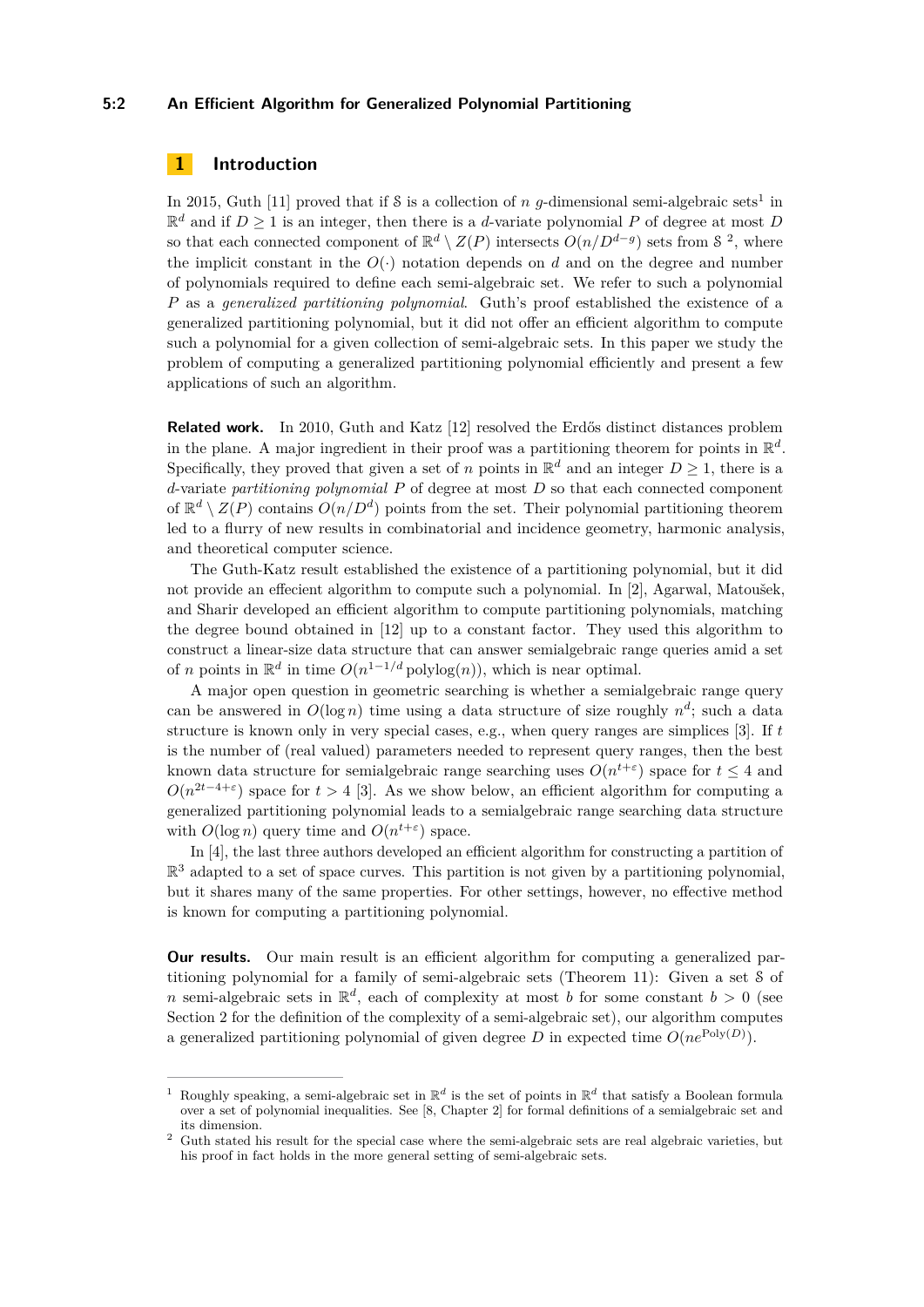## **P. K. Agarwal, B. Aronov, E. Ezra, and J. Zahl 5:3**

In Section [4](#page-8-1) we present four applications of our algorithm:

- (i) Let S be a family of *n* semi-algebraic sets in  $\mathbb{R}^d$ , each of complexity at most *b* for some constant  $b > 0$ . Each set in S is assigned a weight that belongs to a semigroup. We present a data structure of size  $O(n^{d+\epsilon})$ , for any constant  $\varepsilon > 0$ , that can compute, in  $O(\log n)$  time, the cumulative weight of the sets in S containing a query point. We refer to the latter as a *point-enclosure* query. The data structure can be constructed in  $O(n^{d+\epsilon})$  randomized expected time. This is a significant improvement over the best known data structure by Koltun [\[14\]](#page-13-4), for  $d > 4$ , that uses  $O(n^{2d-4+\epsilon})$  space.
- (ii) Let *P* be a set of *n* points in  $\mathbb{R}^d$ , each of which is assigned a weight in a semigroup, and let  $\mathcal{R}$  be a (possibly infinite) family of semi-algebraic sets in  $\mathbb{R}^d$ . Suppose that there exists a positive integer *t* and an injection  $f: \mathbb{R} \to \mathbb{R}^t$  so that for each  $p \in P$ , the set  $f(\lbrace R \in \mathcal{R} \mid p \in R \rbrace)$  is a semi-algebraic set in  $\mathbb{R}^t$  of complexity at most *b*. We can construct in  $O(n^{t+\epsilon})$  randomized expected time a data structure of size  $O(n^{t+\epsilon})$ , for any constant  $\varepsilon > 0$ , that can compute in  $O(\log n)$  time the cumulative weight of  $P \cap \gamma$ for a query range  $\gamma \in \mathcal{R}$ .
- (iii) Given a family S of *n* semi-algebraic sets in  $\mathbb{R}^d$ , we present a data structure of size  $O(n^{d+\epsilon})$ , for any constant  $\epsilon > 0$ , that can answer vertical ray shooting queries in  $O(\log^2 n)$  time. The data structure can be constructed in  $O(n^{d+\epsilon})$  randomized expected time.
- **(iv)** Finally, we follow the technique of Sharir and Zahl [\[15\]](#page-13-5) to cut *n* algebraic planar curves into a collection of  $O(n^{3/2+\epsilon})$  *pseudo-segments* (that is, a collection of Jordan arcs, each pair of which intersects at most once), where the constant of proportionality depends on the degree of the curves. By exploiting Theorem [11,](#page-8-0) we show that this collection can be constructed in comparable time bound. We comment that applying the algorithm in the previous work of Aronov *et al.* [\[4\]](#page-12-2) results in the same asymptotic bound on the number of pseudo-segments, however, its running time is quadratic in the number of curves. Thus our algorithm yields a considerable improvement in the running time.

Throughout this paper we assume that  $d, b$ , and  $\varepsilon$  are constants. Whenever big-O notation is used, the implicit constant may depend on  $d, b$ , and  $\varepsilon$ .

# <span id="page-2-0"></span>**2 Preliminaries**

In what follows, the *complexity* of a semi-algebraic set *S* in  $\mathbb{R}^d$  is the minimum value *b* so that *S* can be represented as the set of points  $x \in \mathbb{R}^d$  satisfying a Boolean formula with at most *b* atoms of the form  $P(x) < 0$  or  $P(x) = 0$ , with each *P* being a *d*-variate polynomial of degree at most *b*.

Our analysis makes extensive use of concepts and results from real algebraic geometry and random sampling. We review them below.

## **2.1 Polynomials, partitioning, and quantifier elimination**

**Sign conditions.** Let  $\mathbb{R}[x_1, \ldots, x_d]$  denote the set of all *d*-variate polynomials with real coefficients. For  $P_1, \ldots, P_\ell \in \mathbb{R}[x_1, \ldots, x_d]$ , a *sign condition* on  $(P_1, \ldots, P_\ell)$  is an element of  $\{-1,0,1\}^{\ell}$ . A *strict sign condition* on  $(P_1,\ldots,P_{\ell})$  is an element of  $\{-1,1\}^{\ell}$ . A sign condition  $(\nu_1, \ldots, \nu_\ell) \in \{-1, 0, 1\}^\ell$  is *realizable* if the set

<span id="page-2-1"></span>
$$
\{x \in \mathbb{R}^d \mid \text{sign}(P_j(x)) = \nu_j \text{ for each } j = 1, \dots, \ell\}
$$
\n(1)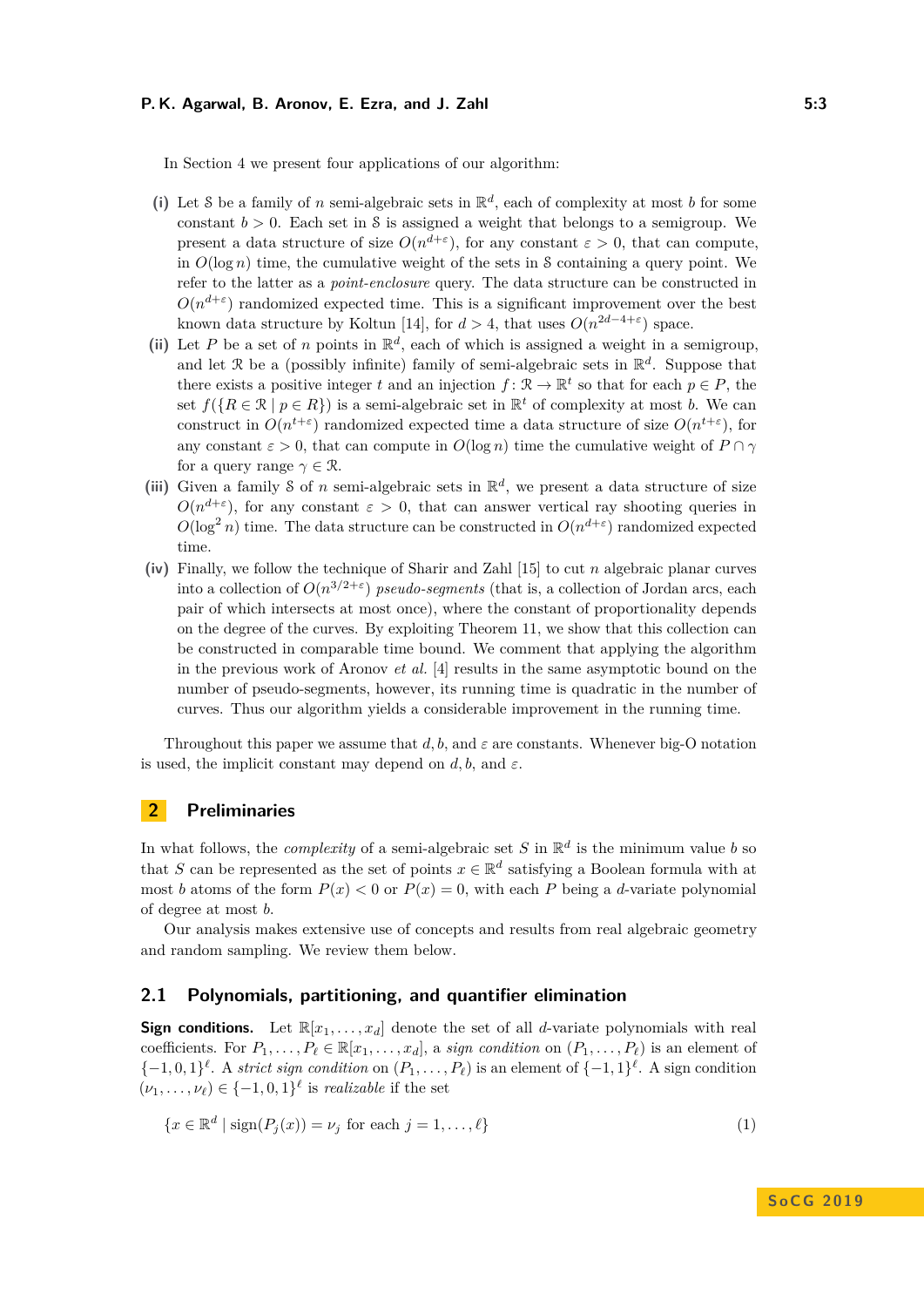#### **5:4 An Efficient Algorithm for Generalized Polynomial Partitioning**

is non-empty. A realizable strict sign condition is defined analogously. The set [\(1\)](#page-2-1) is called the *realization* of the sign condition. The set of *realizations of sign conditions* (resp., *realizations of strict sign conditions*) corresponding to the tuple  $(P_1, \ldots, P_\ell)$  is the collection of all non-empty sets of the above form. These sets are pairwise disjoint and partition  $\mathbb{R}^d$ , by definition.

While a tuple of  $\ell$  polynomials has  $3^{\ell}$  sign conditions and  $2^{\ell}$  strict sign conditions, Milnor and Thom (see, e.g., [\[6,](#page-12-3) [10\]](#page-13-6)) showed that any  $\ell$  polynomials in  $\mathbb{R}[x_1, \ldots, x_d]$  of degree at most *s* (with  $2 \le d \le \ell$ ) have at most  $(50s\ell/d)^d$  realizable sign conditions.

**Polynomials and partitioning.** The set of polynomials in  $\mathbb{R}[x_1, \ldots, x_d]$  of degree at most *b* is a real vector space of dimension  $\binom{b+d}{d}$ ; we identify this vector space with  $\mathbb{R}^{\binom{b+d}{d}}$ . For a point  $q \in \mathbb{R}^{\binom{b+d}{d}}$ , let  $P_q \in \mathbb{R}[x_1,\ldots,x_d]$  be the corresponding polynomial of degree at most *b*.

<span id="page-3-1"></span>▶ Remark 1. Consider the polynomial  $Q(q, x)$  ∈  $\mathbb{R}[q_1, \ldots, q_{\binom{b+d}{d}}, x_1, \ldots, x_d]$  given by  $Q(q, x) \coloneqq P_q(x)$ . Since we can write  $Q(q, x) = \sum_{i=1}^{b+d} q_i H_i(x)$ , where  $H_i$  is a monomial of degree at most *b*, *Q* has degree  $b + 1$ .

For each positive integer *j*, let  $D_j$  be the smallest positive integer so that  $\binom{D_j+d}{d} > 2^{j-1}$ ; we have  $D_j = O(2^{j/d})$ . Let *k* be a positive integer. For each  $j = 1, \ldots, k$ , pick a  $2^{j-1}$ dimensional subspace  $\mathbb{V}_j$  of  $\mathbb{R}^{\binom{D_j+d}{d}}$ . These subspaces  $\mathbb{V}_j$  will be fixed hereafter. Define the product space

$$
\mathbb{Y}_k := \bigtimes_{j=1}^k \mathbb{V}_j. \tag{2}
$$

We identify each point  $y = (y_1, \ldots, y_k) \in Y_k$ , where  $y_j \in V_j$ , with a *k*-tuple of polynomials  $\mathbf{P}_y = (P_{y_1}, \ldots, P_{y_k})$ . For each  $j = 1, \ldots, k$ ,  $\deg(P_j) = O(2^{j/d})$  and thus  $\deg\left(\prod_{j=1}^k P_j\right) =$  $O(2^{k/d})$ .

Let  $\mathbf{P}_y \in \mathbb{Y}_k$ , let S be a collection of semi-algebraic sets in  $\mathbb{R}^d$ , and let  $\alpha \geq 1$ . We say that  $\mathbf{P}_y$  is a  $(k, \alpha)$ -partitioning tuple for S if  $\mathbf{P}_y$  has exactly 2<sup>k</sup> realizable strict sign conditions and the realization of each of them intersects at most  $|\mathcal{S}|/\alpha$  sets from  $\mathcal{S}$ .<sup>[3](#page-3-0)</sup> Guth [\[11\]](#page-13-1) proved that, for an appropriate choice of  $\alpha$ , a  $(k, \alpha)$ -partitioning tuple is guaranteed to exist:

<span id="page-3-2"></span>▶ **Proposition 2** (Generalized Polynomial Partitioning [\[11\]](#page-13-1)). Let *S* be a family of semi-algebraic *sets in*  $\mathbb{R}^d$ , each of dimension at most g and complexity at most b. For each  $k \geq 1$ , there *exists a*  $(k, \alpha)$ *-partitioning tuple for S, with*  $\alpha = \Omega_{b,d}(2^{k(1-g/d)})$ *.* 

We also recall Theorem 2.16 from [\[7\]](#page-12-4):

<span id="page-3-3"></span>**Proposition 3.** Let P be a set of *s* polynomials in  $\mathbb{R}[x_1, \ldots, x_d]$  of degree at most *t*. Then *there is an algorithm that computes a set of points meeting every connected component of every realizable sign condition on*  $P$  *in time*  $O(s^d t^{O(d)})$ *. There is also an algorithm providing the list of signs of all the polynomials of*  $P$  *<i>at each of these points in time*  $O(s^{d+1}t^{O(d)})$ *.* 

<span id="page-3-0"></span><sup>3</sup> As in [\[11\]](#page-13-1), we work with a *k*-tuple of polynomials instead of a single polynomial so that we can bound the number of sets intersected by the realization of a sign condition rather than by a connected component of a realization.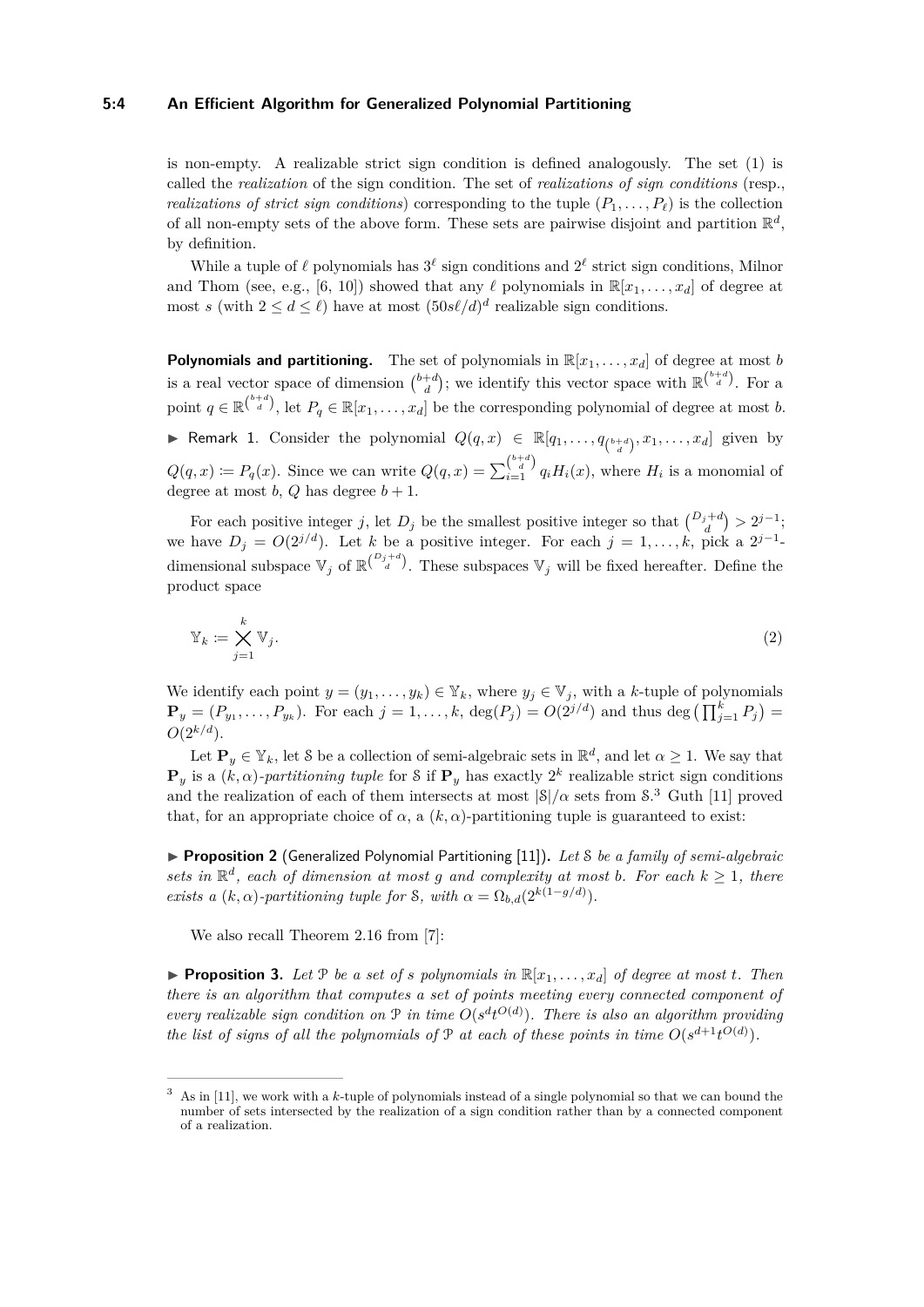**Singly exponential quantifier elimination.** Let  $h$  and  $\ell$  be non-negative integers and let  $\mathcal{P} = \{P_1, \ldots, P_s\} \subset \mathbb{R}[x_1, \ldots, x_h, y_1, \ldots, y_\ell]$ . Let  $\Phi(y)$  be a first-order formula given by

<span id="page-4-0"></span>
$$
(\exists x_1, \ldots, x_h) F(P_1(x, y), \ldots, P_s(x, y)), \qquad (3)
$$

where  $y = (y_1, \ldots, y_\ell)$  is a block of  $\ell$  free variables; *x* is a block of *h* variables, and  $F(P_1, \ldots, P_s)$  is a quantifier-free Boolean formula with atomic predicates of the form  $sign(P_i(x_1, \ldots, x_h, y)) = \sigma$ , with  $\sigma \in \{-1, 0, 1\}$ .

The Tarski-Seidenberg theorem states that the set of points  $y \in \mathbb{R}^{\ell}$  satisfying the formula  $\Phi(y)$  is semi-algebraic. The next proposition is a quantitative version of this result that bounds the number and degree of the polynomial equalities and inequalities needed to describe the set of points satisfying  $\Phi(y)$ . This proposition is known as a "singly exponential" quantifier elimination," and its more general form (where  $\Phi(y)$ ) may contain a mix of  $\forall$  and  $\exists$ quantifiers) can be found in [\[7,](#page-12-4) Theorem 2.27].

<span id="page-4-2"></span>**Proposition 4.** Let P be a set of at most *s* polynomials, each of degree at most  $t$  in  $h + \ell$ *real variables. Given a formula*  $\Phi(y)$  *of the form* [\(3\)](#page-4-0)*, there exists an equivalent quantifier-free formula*

$$
\Psi(y) = \bigvee_{i=1}^{I} \bigwedge_{j=1}^{J_i} \Big( \bigvee_{n=1}^{N_{i,j}} \text{sign}(P_{ijn}(y)) = \sigma_{ijn} \Big), \tag{4}
$$

*where*  $P_{ijn}$  *are polynomials in the variables y,*  $\sigma_{ijn} \in \{-1, 0, 1\}$ *,* 

$$
I \le s^{(h+1)(\ell+1)} t^{O(h \cdot \ell)},
$$
  
\n
$$
J_i \le s^{(h+1)} t^{O(h)},
$$
  
\n
$$
N_{ij} \le t^{O(h)},
$$
\n(5)

and the degrees of the polynomials  $P_{ijn}(y)$  are bounded by  $t^{O(h)}$ . Moreover, there is an *algorithm to compute*  $\Psi(Y)$  *in time*  $s^{(h+1)(\ell+1)}t^{O(h \cdot \ell)}$ .

# **2.2 Range spaces, VC dimension, and** *ε***-samples**

We first recall several standard definitions and results from [\[13,](#page-13-7) Chapter 5]. A *range space* is a pair  $\Sigma = (X, \mathcal{R})$ , where X is a set and  $\mathcal{R}$  is a collection of subsets of X. Let  $(X, \mathcal{R})$  be a range space and let  $A \subset X$  be a set. We define the *restriction* of  $\Sigma$  to  $A$ , denoted by  $\Sigma_A$  to be  $(A, \mathcal{R}_A)$ , where  $\mathcal{R}_A := \{R \cap A \mid R \in \mathcal{R}\}$ . If *A* is finite, then  $|\mathcal{R}_A| \leq 2^{|A|}$ . If equality holds, then we say *A* is *shattered*. We define the *shatter function* by  $\pi_{\mathcal{R}}(z) := \max_{|A|=\bar{z}} |\mathcal{R}_A|$ . The *VC dimension* of  $\Sigma$  is the largest cardinality of a set shattered by R. If arbitrarily large finite subsets can be shattered, we say that the VC dimension of  $\Sigma$  is infinite.

Let  $\Sigma$  be a range space, *A* a finite subset of *X*, and  $0 \leq \varepsilon \leq 1$ . A set  $B \subset A$  is an *ε-sample* (also known as *ε-approximation*) of Σ*<sup>A</sup>* if

$$
\left|\frac{|A\cap R|}{|A|}-\frac{|B\cap R|}{|B|}\right|\leq \varepsilon\quad \forall R\in\mathfrak{R}.
$$

The following classical theorem of Vapnik and Chervonenkis [\[16\]](#page-13-8) guarantees that, if the VC-dimension of  $\Sigma$  is finite, then for each positive  $\varepsilon > 0$ , a sufficiently large random sample of *A* is likely to be an  $\varepsilon$ -sample.<sup>[4](#page-4-1)</sup>

<span id="page-4-1"></span><sup>&</sup>lt;sup>4</sup> The stated bound is not the strongest possible (see, e.g., [\[13,](#page-13-7) Chapter 7] for an improved bound), but is sufficient for our purposes.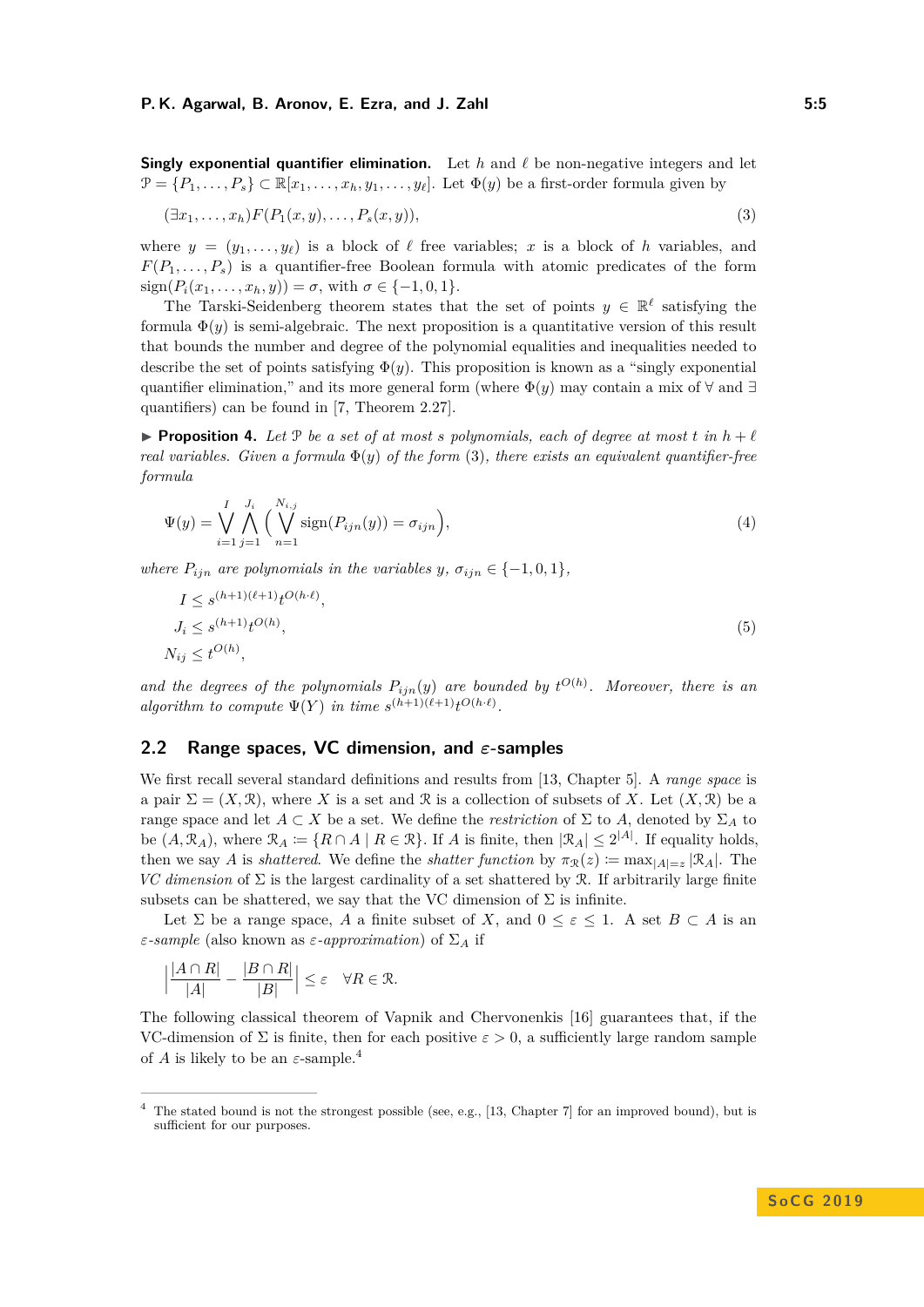#### **5:6 An Efficient Algorithm for Generalized Polynomial Partitioning**

**Proposition 5** ( $\varepsilon$ -Sample Theorem). Let  $\Sigma = (X, \mathcal{R})$  be a range space of VC dimension at *most d* and let  $A \subset X$  *be finite.* Let  $0 \lt \varepsilon, \delta \lt 1$ . Then a random subset  $B \subset A$  *of cardinality*  $\frac{8d}{\varepsilon^2}$  log  $\frac{1}{\varepsilon \delta}$  *is an*  $\varepsilon$ -*sample for*  $\Sigma_A$  *with probability at least*  $1 - \delta$ *.* 

**Proposition 6** ([\[10,](#page-13-6) [13\]](#page-13-7)). Let  $\Sigma = (X, \mathcal{R})$  be a range space whose shatter function  $\pi_{\mathcal{R}}(z)$ *satisfies the bound*  $\pi_{\mathcal{R}}(z) \leq Cz^{\rho}$ , for all positive integers z, where  $\rho > 0$  is a real parameter. *Then*  $\Sigma$  *has VC* dimension at most  $4\rho \log(C\rho)$ .

The following theorem can be proven by an argument closely following that in the proof of Corollary 2.3 from [\[10\]](#page-13-6); see [\[1\]](#page-12-5) for details.

▶ **Theorem 7.** Let  $Z \subset \mathbb{R}^d \times \mathbb{R}^{\ell}$  be a semi-algebraic set of complexity b. For each  $y \in \mathbb{R}^{\ell}$ , *define*  $R_y = \{x \in \mathbb{R}^d \mid (x, y) \in Z\}$ . Then the range space  $(\mathbb{R}^d, \{R_y \mid y \in \mathbb{R}^\ell\})$  has VC  $dimension \, at \, most \, 200\ell^2 \log b$ .

# **3 Computing Generalized Polynomial Partition**

In this section we obtain the main result of the paper: given a collection S of semi-algebraic sets in  $\mathbb{R}^d$ , each of dimension at most *g* and complexity at most *b*, a  $(k, \Omega_{b,d}(D^{d-g}))$ -partitioning tuple for S can be computed efficiently. We obtain this result in several steps. Given a semialgebraic set *S*, a sign condition  $\sigma \in \{-1, +1\}^k$  and a real value  $b > 0$ , we first show that the set of *k*-tuples of degree-*b* polynomials whose realization of  $\sigma$  intersects *S* is a semialgebraic set. This in turn implies that, if  $S_1, \ldots, S_n$  are semi-algebraic sets and if  $m \leq n$ , then the set of *k*-tuples of degree-*b* polynomials whose realization intersects at most *m* of the sets  $S_1, \ldots, S_n$  is semi-algebraic. We use a quantifier-elimination algorithm to find a desired *k*-tuple. Unfortunately, the running time of the algorithm is exponential in *n*. We reduce the running time of the algorithm by using a random sampling technique – we show that it suffices to compute a partitioning tuple with respect to a small-size random subset of S.

# <span id="page-5-1"></span>**3.1 The parameter space of semi-algebraic sets**

Fix positive integers *b*, *d*, *g*, and *k*, and let  $D = 2^{k/d}$ . Hereafter we assume that  $D = \Omega(2^b)$ , which can be enforced by choosing *k* sufficiently large.

As above, let S be a family of semi-algebraic sets in  $\mathbb{R}^d$ , each of dimension at most *g* and complexity at most *b*. Let  $G: \{0,1\}^b \to \{0,1\}$  be a Boolean function. Let  $\mathbb{X} = (\mathbb{R}^{\binom{b+d}{d}})^b$ . We identify a point  $x = (q_1, \ldots, q_b) \in \mathbb{X}$  with the semi-algebraic set

$$
Z_{x,G} = \{v \in \mathbb{R}^d \mid G(P_{q_1}(v) \ge 0, \dots, P_{q_b}(v) \ge 0) = 1\} \subset \mathbb{R}^d.
$$

Observe that each semi-algebraic set in S is of the form  $Z_{x,G}$  for some choice of  $x \in X$ and a Boolean function *G*. Let  $\mathbb{Y} = \mathbb{Y}_k$ . For each  $y \in \mathbb{Y}$ , define  $S_y := \{u \in \mathbb{R}^d \mid P_1(u) >$  $0, \ldots, P_k(u) > 0$ , where  $(P_1, \ldots, P_k)$  is the tuple associated with *y*. Define

 $W_G \coloneqq \{(x, y) \in \mathbb{X} \times \mathbb{Y} \mid Z_{x,G} \cap S_y \neq \emptyset\}.$ 

<span id="page-5-0"></span>**Theorem 8.** *The set*  $W_G$  *is semi-algebraic; it is defined by*  $O(e^{\text{Poly}(D)})$  *polynomials, each of degree*  $D^{O(d)}$ *.* 

**Proof.** Define  $V = \{(x, y, v) \in \mathbb{X} \times \mathbb{Y} \times \mathbb{R}^d \mid v \in Z_{x,G} \cap S_y\}$ . The condition  $v \in Z_{x,G}$  is a Boolean condition on *b* polynomial inequalities. By Remark [1,](#page-3-1) each of these polynomials has degree at most  $b+1$ . Similarly, the condition  $v \in S_y$  consists of k polynomial inequalities, each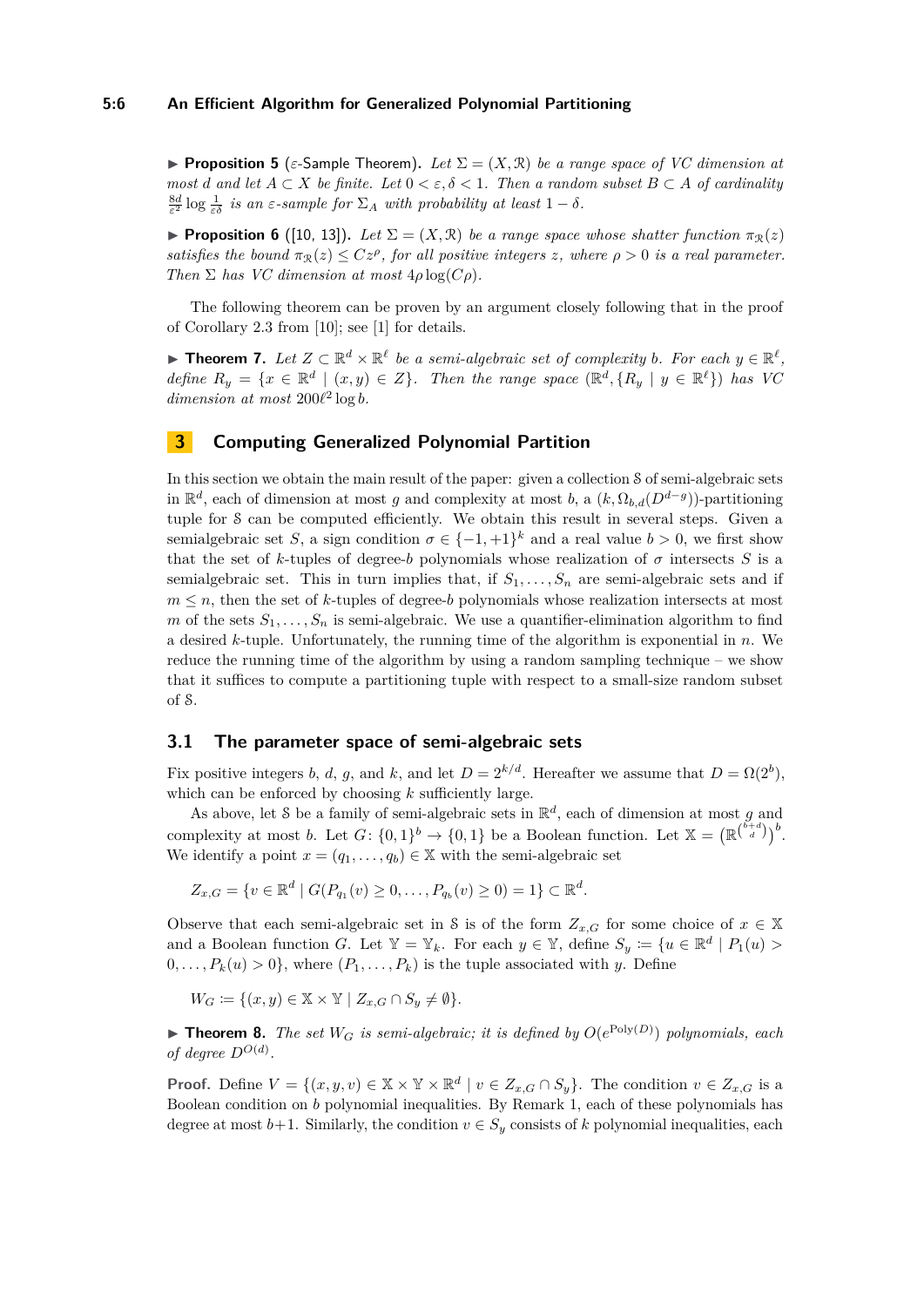#### **P. K. Agarwal, B. Aronov, E. Ezra, and J. Zahl 5:7**

of degree at most  $D+1$ . This means that there exists a set of polynomials  $Q = \{Q_1, \ldots, Q_{b+k}\}\$ of degree  $b + D + 1$  in the variables  $x, y, v$ , and a Boolean function  $F(z_1, \ldots, z_{b+k})$  so that

$$
V = \{(x, y, v) \in \mathbb{X} \times \mathbb{Y} \times \mathbb{R}^d \mid F(Q_1(x, y, v) \ge 0, \dots, Q_{b+k}(z, y, v) \ge 0) = 1\}.
$$

With the above definitions

$$
W_G = \{(x, y) \mid \exists (v_1, \ldots, v_d) \colon F(Q_1(x, y, v), \ldots, Q_{b+k}(x, y, v)) = 1\}.
$$

We now apply Proposition [4.](#page-4-2) We have a set  $\Omega$  of  $s = b + k$  polynomials, each of degree at most  $t = b + D + 1$ . The variables h and l from the hypothesis of Proposition [4](#page-4-2) are set to  $h = d$  and  $\ell = O\left(\binom{b+d}{d}^b + D^d\right) = \text{Poly}(D)$ ; recall that *D* is sufficiently larger than *b*, and thus  $\ell$  is a suitably chosen polynomial function of *D*. With these assignments, Proposition [4](#page-4-2) says that  $W_G$  can be expressed as a quantifier-free formula of the form

<span id="page-6-0"></span>
$$
\bigvee_{i=1}^{I} \bigwedge_{j=1}^{J_i} \Big( \bigvee_{n=1}^{N_{i,j}} \text{sign}(P_{ijn}(x, y)) = \sigma_{ijn} \Big), \tag{6}
$$

where  $P_{ijn}$  are polynomials in the variables  $(x, y)$ ,  $\sigma_{ijn} \in \{-1, 0, 1\}$ ,

$$
I \le (b+k)^{\text{Poly}(D)}(b+D)^{\text{Poly}(D)} = O(e^{\text{Poly}(D)}),
$$
  
\n
$$
J_i \le (b+k)^{d+1}(b+D)^{O(d)} = O(D^{O(d)}),
$$
  
\n
$$
N_{ij} \le (b+D)^{O(d)} = O(D^{O(d)}),
$$
\n(7)

where the degrees of the polynomials  $P_{ijn}(y)$  are bounded by  $(b+D)^{O(d)} = D^{O(d)}$ .

Summarizing, the quantifier-free formula  $(6)$  for  $W_G$  is a Boolean combination of  $O(e^{\text{Poly}(D)})$  polynomial inequalities, each of degree  $D^{O(d)}$ , as claimed.

## **3.2 A singly-exponential algorithm**

In this section, we discuss how to compute a  $(k, \alpha)$ -partitioning tuple (for an appropriate value of  $\alpha$ ) for a small number *m* of semi-algebraic sets.

<span id="page-6-1"></span> $\blacktriangleright$  **Theorem 9.** Let S be a family of m semi-algebraic sets in  $\mathbb{R}^d$ , each of dimension at most *g* and complexity at most *b*. Let  $1 \leq k \leq \log m$  and let  $D = 2^{k/d}$ . Then a  $(k, \Omega_{b,d}(D^{d-g}))$ partitioning tuple for S can be computed in  $O(e^{\text{Poly}(m)})$  time.

**Proof.** Set  $Y = Y_k$ . As above, we identify points in Y with *k* tuples  $(P_1, \ldots, P_k)$  of polynomials. The argument in Theorem [8,](#page-5-0) as well as the fact that the class of semi-algebraic sets is closed under the operation of taking a projection, show that for each  $S \in \mathcal{S}$  and each  $\sigma \in \{-1, 1\}^k,$ 

$$
I_{S,\sigma} \coloneqq \{ y \in \mathbb{Y} \mid S \cap \{ \sigma_1 P_1 > 0, \sigma_2 P_2 > 0, \dots, \sigma_k P_k > 0 \} \neq \emptyset \}
$$

is a semi-algebraic set in Y that can be expressed as a Boolean combination of  $O(e^{\text{Poly}(D)})$ polynomials, each of degree  $D^{O(d)}$ . Moreover, it can be computed in time  $O(e^{\text{Poly}(D)})$  (see once again Proposition [4\)](#page-4-2).

Let  $C_{b,d}$  be a constant to be specified later (the constant will depend only on *b* and *d*) and let  $N = C_{b,d} |S| D^{g-d} + 1$ ; observe that  $N = O(m)$ . For each  $\sigma \in \{-1,1\}^k$  and for each set  $S' \subset S$  of cardinality  $|S'| \geq N$ , the set  $\{y \in \mathbb{Y} \mid y \in I_{S,\sigma} \text{ for every } S \in S'\}$  is a semi-algebraic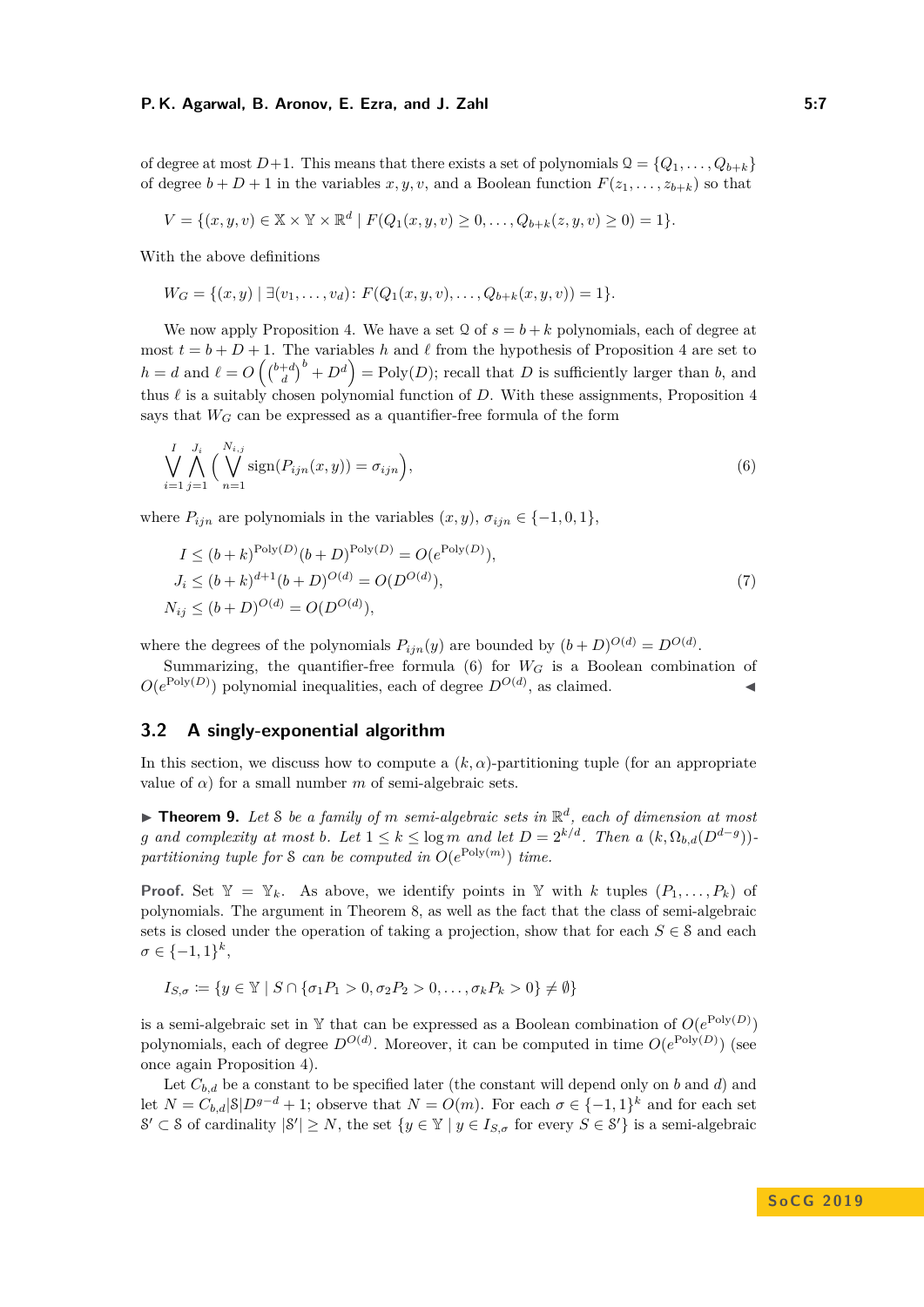#### **5:8 An Efficient Algorithm for Generalized Polynomial Partitioning**

set in Y that can be expressed as a Boolean combination of  $O(N'e^{\text{Poly}(D)}) = O(me^{\text{Poly}(D)})$ polynomials, each of degree  $D^{O(d)}$ , where  $N' = |S'|$ . Therefore

$$
\mathcal{K} := \bigcup_{\substack{S' \subset \mathcal{S} \\ |\mathcal{S}'| \ge N}} \{ y \in \mathcal{Y} \mid y \in I_{S,\sigma} \text{ for every } S \in \mathcal{S}' \} \tag{8}
$$

is a semi-algebraic set in Y that can be expressed as a Boolean combination of

$$
\sum_{\substack{S' \subset \mathcal{S} \\ |S'| \ge N}} O\Biggl(\binom{m}{|S'|} m e^{\text{Poly}(D)}\Biggr) = O(e^{m + \text{Poly}(D)}) = O(e^{\text{Poly}(m)})
$$

polynomials, each of degree  $D^{O(d)}$ . This and the fact that the class of semi-algebraic sets is closed under the operation of taking complement imply that

$$
\text{Good}(\sigma) \coloneqq \mathbb{Y} \setminus \mathcal{K} = \{ y \in \mathbb{Y} \mid y \in I_{S,\sigma} \text{ for at most } C_{b,d} | \mathcal{S} | D^{g-d} \text{ sets } S \in \mathcal{S} \}
$$

is a semi-algebraic set in Y that can be expressed as a Boolean combination of  $O(e^{\text{Poly}(m)})$ polynomials, each of degree  $D^{O(d)}$ . This means that the set

<span id="page-7-0"></span>
$$
\bigcap_{\sigma \in \{-1,1\}^k} \text{Good}(\sigma) \tag{9}
$$

is a semi-algebraic set in Y that can be expressed as a Boolean combination of  $O(e^{\text{Poly}(m)})$ polynomials, each of degree  $D^{O(d)}$ . Recall that by assumption  $1 \leq k \leq \log m$  and  $D = 2^{k/d}$ . It thus follows that the degree is bounded by  $Poly(m)$ . Similarly, the dimension of the space  $\mathbb Y$  is bounded by  $Poly(m)$  as well.

Proposition [2](#page-3-2) guarantees that if  $C_{b,d}$  is selected sufficiently large, then the set [\(9\)](#page-7-0) is non-empty. By Proposition [3,](#page-3-3) it is possible to locate a point in this set in  $O(e^{\text{Poly}(m)})$  time, concluding the proof of the theorem.

## **3.3 Speeding up the algorithm using** *ε***-sampling**

In this section we first state the following lemma, whose proof is omitted (see the full version of this paper [\[1\]](#page-12-5) for the details):

<span id="page-7-1"></span>**Lemma 10.** For every choice of positive integers b and d, there is a constant  $C = C(b,d)$ *so that the following holds. Let C*<sup>0</sup> *be a positive integer. Let* S *be a finite collection of semi-algebraic sets in*  $\mathbb{R}^d$ , *each of dimension at most g and complexity at most b. Let k be a positive integer and let*  $D = 2^{k/d}$ *. Let*  $B \subset S$  *be a randomly chosen subset of* S *of cardinality at least*  $CD^C$  *and let*  $(P_1, \ldots, P_k)$  *be a*  $(k, \frac{D^{d-g}}{C_0})$ *-partitioning tuple for B. Then with probability at least*  $1/2$ *, each of the*  $D^d$  *realizable sign conditions of*  $(P_1, \ldots, P_k)$  *intersects*  $O(|S|C_0D^{g-d})$  *elements from S*.

Note that Lemma [10](#page-7-1) states that it is sufficient to consider a random subset *B* of size polynomial in *D* in order to obtain an appropriate partitioning tuple for the entire collection S, with reasonable probability.

We next proceed as follows. We select a random sample of S of cardinality *CD<sup>C</sup>* and use Theorem [9](#page-6-1) to compute the corresponding partitioning tuple  $(P_1, \ldots, P_k)$ . This takes  $O(e^{\text{Poly}(D)})$  time. By Lemma [10,](#page-7-1) this tuple will be a  $(k, \Omega_{b,d}(D^{d-g}))$ -partitioning tuple for S with probability at least 1*/*2. We can verify whether the partitioning tuple works in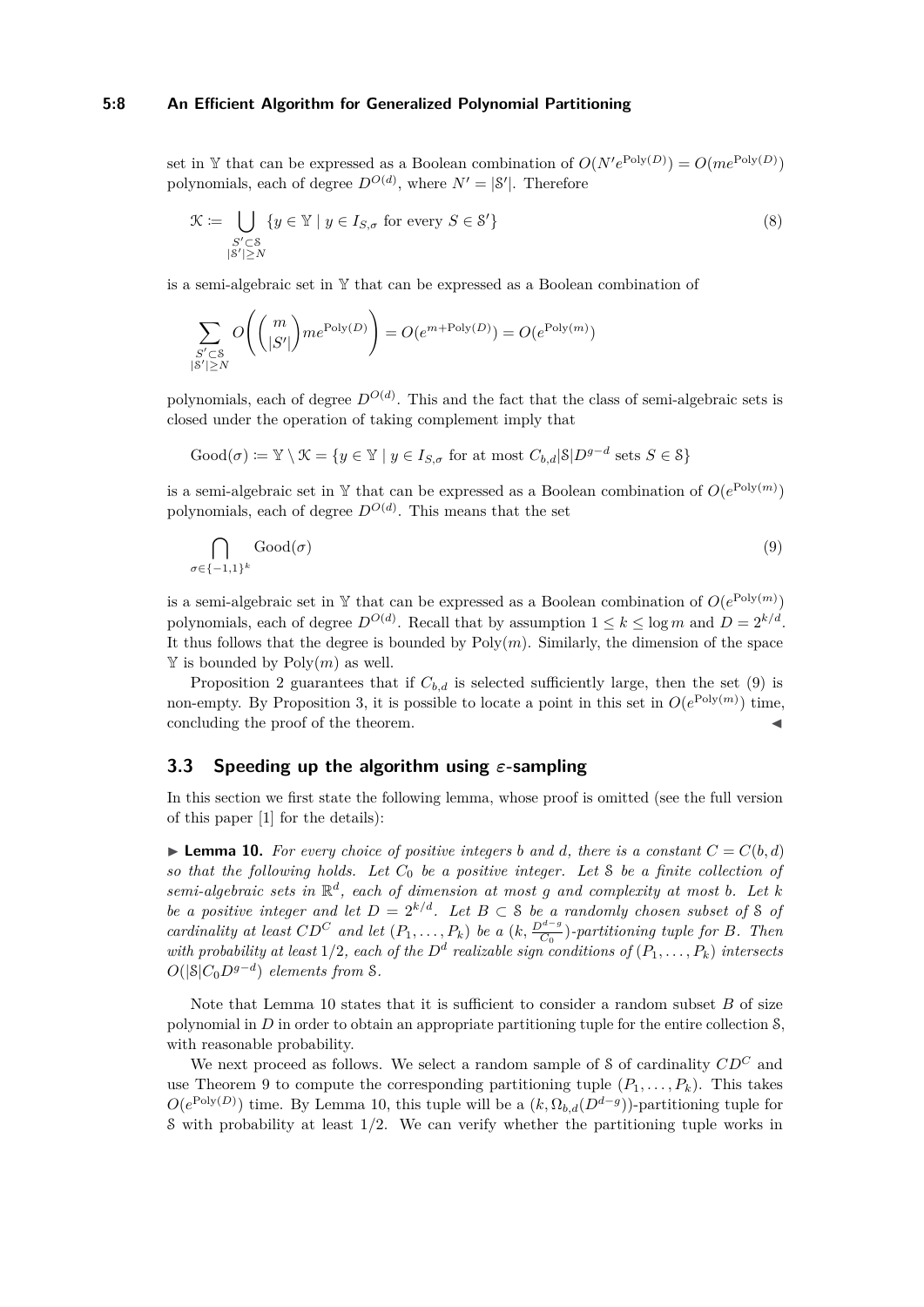#### **P. K. Agarwal, B. Aronov, E. Ezra, and J. Zahl 5:9 1988 1988 1988 1988 1988 1988 1988 1988 1988 1988 1988 1988 1988 1988 1988 1988 1988 1988 1988 1988 1988 1988 1988 1988**

 $O(|S| \text{Poly}(D))$  time. If the tuple does not produce the appropriate partition, we discard it and try again; the expected number of trials is at most 2. The verification step is done as follows. For each semi-algebraic set  $S \in \mathcal{S}$  we compute the subset of sign conditions of  $(P_1, \ldots, P_k)$ , with which it has a non-empty intersection. To this end, we restrict each of the polynomials  $P_1, \ldots, P_k$  to *S* and apply Proposition [3](#page-3-3) on this restricted collection, thereby obtaining a set of points meeting each connected component of each of the realizable sign conditions, as well as the corresponding list of signs of the restricted polynomials for each of these points. This is done in  $O(D^{O(d)})$  time for a single semi-algebraic set  $S \in \mathcal{S}$ , and overall  $O(|\mathcal{S}|D^{O(d)})$  time, over all sets. We refer the reader to [\[5\]](#page-12-6) for further details concerning the complexity of the restriction of  $P_1, \ldots, P_k$  to *S*. We have thus shown:

<span id="page-8-0"></span>**Theorem 11.** Let S be a finite collection of semi-algebraic sets in  $\mathbb{R}^d$ , each of which *has dimension at most g and complexity at most b. Let*  $k \geq 1$  *and let*  $D = 2^{k/d}$ *. Then a*  $(k, \Omega_{b,d}(D^{d-g}))$ -partitioning tuple for *S* can be computed in  $O(|S| \text{Poly}(D) + e^{\text{Poly}(D)})$  expected *time by a randomized algorithm.*

# <span id="page-8-1"></span>**4 Applications**

In this section we describe a few applications of Theorem [11,](#page-8-0) namely, point-enclosure queries amid semi-algebraic sets, semi-algebraic range searching with logarithmic query time, vertical ray shooting amid semi-algebraic sets, and cutting algebraic curves into pseudo-segments.

# <span id="page-8-2"></span>**4.1 Point-enclosure queries**

Let S be a set of *n* semi-algebraic sets in  $\mathbb{R}^d$ , each of complexity at most *b*. Each set *S* is assigned a weight  $w(S)$ . We assume that the weights belong to a semigroup, i.e., subtractions are not allowed, and that the semigroup operation can be performed in constant time. We wish to preprocess S into a data structure so that the cumulative weight of the sets in S that contain a query point can be computed in  $O(\log n)$  time; we refer to this query as *point-enclosure* query. Note that if the weight of each set is 1 and the semi-group operation is Boolean ∨, then the point-enclosure query becomes a *union-membership query*: determine whether the query point lies in  $\bigcup \mathcal{S}$ .

We follow a standard hierarchical partitioning scheme of space, e.g., as in [\[9,](#page-13-9) [3\]](#page-12-1), but use Theorem [11](#page-8-0) at each stage. Using this hierarchical partition, we construct a tree data structure  $\mathcal T$  of depth  $O(\log n)$ , and a query is answered by following a path in  $\mathcal T$ . More precisely, we fix sufficiently large positive constants  $D = D(b, d)$  and  $n_0 = n_0(D)$ . If  $n \leq n_0$ , T consists of a single node that stores S itself. So assume that  $n > n_0$ . Using Theorem [11,](#page-8-0) we construct a tuple  $\mathcal{P} = (P_1, \ldots, P_k)$  of *d*-variate polynomials of degree at most *D*, which have  $2^k = O(D^d)$  realizable sign conditions, each of which with a realization that meets the boundaries of at most  $O(|\mathcal{S}|/D)$  sets of S. For each realizable sign condition  $\sigma$ , let  $\mathcal{S}_{\sigma} \subseteq \mathcal{S}$  be the family of sets whose boundaries meet the realization of  $\sigma$ , and let  $S^*_{\sigma} \subseteq S$  be the family of sets that contain the realization of *σ*.

We compute  $S_{\sigma}$ ,  $S_{\sigma}^*$ , and  $W_{\sigma} = w(S_{\sigma}^*)$ , as follows: We first apply Proposition [3](#page-3-3) to  $\mathcal P$  to compute, in  $O(D^{O(d)})$  time, a representative point  $\xi_{\sigma}$  in the realization of every realizable sign condition  $\sigma$ . We fix a set  $S \in \mathcal{S}$ , mark every realizable sign condition  $\sigma$  that meets  $\partial S$ . and add *S* to the set  $\mathcal{S}_{\sigma}$ . This step is similar to the one described in the proof of Theorem [11,](#page-8-0) that is, we restrict each of the polynomials  $P_1, \ldots, P_k$  to the algebraic varieties representing the boundary of *S* and apply Proposition [3](#page-3-3) to this restricted collection. Each remaining sign condition  $\sigma$  is either contained in *S* or disjoint from it, which can be determined by testing whether its representing point  $\xi_{\sigma}$  is contained in *S*. If the answer is yes, we add the weight *w*(*S*) to  $W_{\sigma}$ . This task can be completed in overall  $O(nD^{O(d)})$  time over all sets of *S*.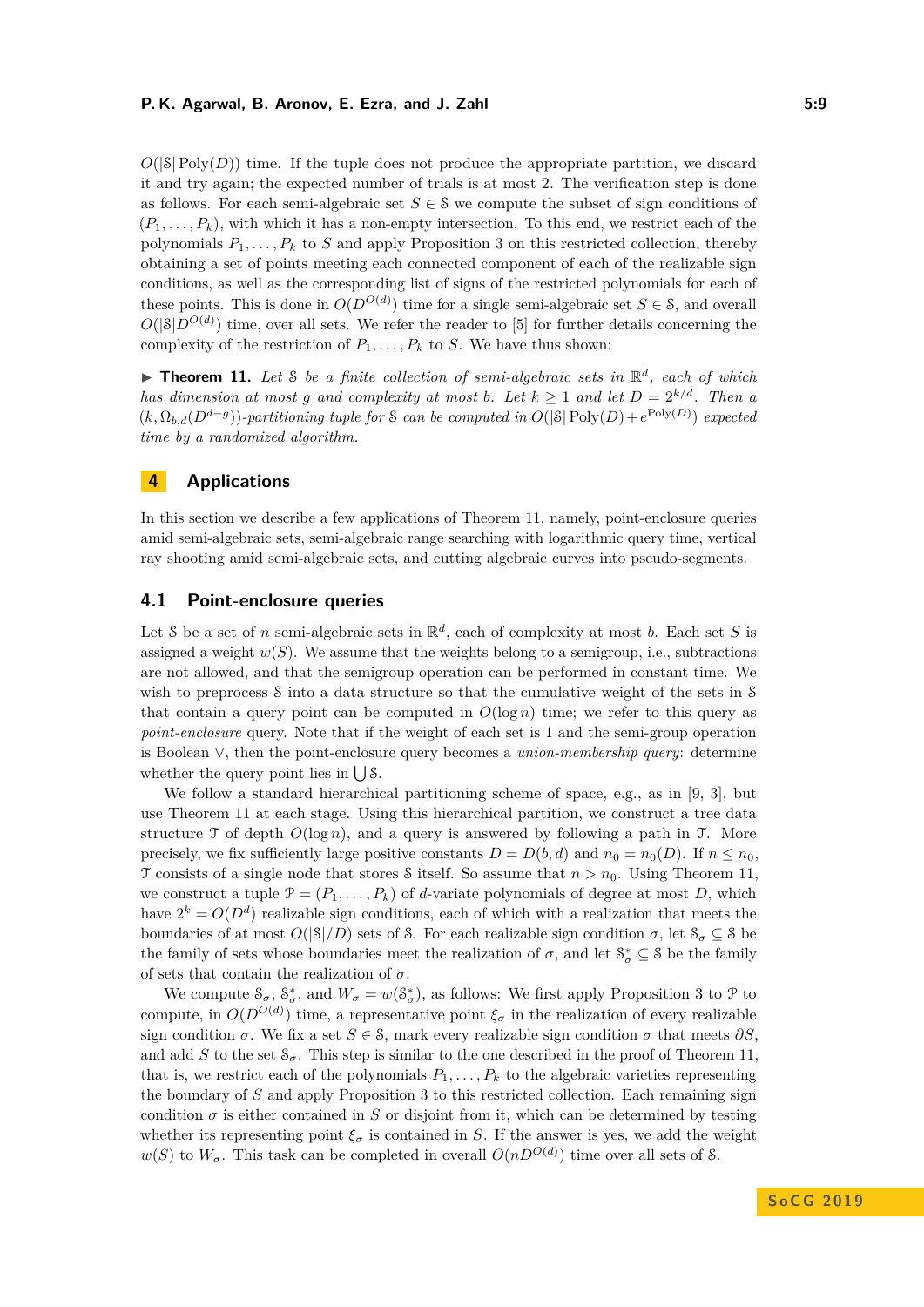#### **5:10 An Efficient Algorithm for Generalized Polynomial Partitioning**

We create the root *v* of T and store the tuple P at *v*. We then create a child  $z_{\sigma}$  for each realizable sign condition  $\sigma$  and store  $\sigma$  and  $W_{\sigma}$  at  $z_{\sigma}$ . We recursively construct the data structure for each  $S_\sigma$  and attach it to  $z_\sigma$  as its subtree. Since each node of T has degree at most  $O(D<sup>d</sup>)$  and the size of the subproblem reduces by a factor of *D* at each level of the recursion, a standard analysis shows that the total size of the data structure is  $O(n^{d+\epsilon})$ , where  $\varepsilon > 0$  is a constant that can be made arbitrarily small by choosing *D* and  $n_0$  to be sufficiently large. Similarly, the expected preprocessing time is also  $O(n^{d+\epsilon})$ .

Given a query point  $q \in \mathbb{R}^d$ , we compute the cumulative weight of the sets containing q by traversing a path in the tree in a top-down manner: We start from the root and maintain a partial weight *W*, which is initially set to 0. At each node *v*, we find the sign condition  $\sigma$  of the polynomial tuple at *v* whose realization contains *q*, add  $W_{\sigma}$  to *W*, and recursively query the child  $z_{\sigma}$  of *v*. The total query time is  $O(\log n)$ , where the constant of proportionality depends on *D* (and thus on  $\varepsilon$ ). Putting everything together, we obtain the following:

<span id="page-9-0"></span>**Fineorem 12.** Let S be a set of *n* semi-algebraic sets in  $\mathbb{R}^d$ , each of complexity at most b *for some constant*  $b > 0$ *, and let*  $w(S)$  *be the weight of each set*  $S \in \mathcal{S}$  *that belongs to a semigroup. Assuming that the semigroup operation can be performed in constant time,* S *can be preprocessed in*  $O(n^{d+\epsilon})$  *randomized expected time into a data structure of size*  $O(n^{d+\epsilon})$ *, for any constant ε >* 0*, so that the cumulative weight of the sets that contain a query point can be computed in O*(log *n*) *time.*

# **4.2 Range searching**

Next, we consider range searching with semi-algebraic sets: Let  $P$  be a set of  $n$  points in  $\mathbb{R}^d$ . Each point  $p \in P$  is assigned a weight  $w(p)$  that belongs to a semigroup. Again we assume that the semigroup operation takes constant time. We wish to preprocess  $P$  so that, for a query range  $\gamma$ , represented as a semi-algebraic set in  $\mathbb{R}^d$ , the cumulative weight of  $\gamma \cap P$  can be computed in  $O(\log n)$  time. Here we assume that the query ranges (semi-algebraic sets) are parameterized as described in Section [3.1.](#page-5-1) That is, we have a fixed *b*-variate Boolean function *G*. A query range is represented as a point  $x \in \mathbb{X} = \mathbb{R}^t$ , for some  $t \leq {b+d \choose d}^b$ , and the underlying semi-algebraic set is  $Z_{x,G}$ . We refer to *t* as the *dimension of the query space*, and to the range searching problem in which all query ranges are of the form  $Z_{x,G}$  as (*G, t*)*-semi-algebraic range searching*.

For a point  $p \in \mathbb{R}^d$ , let  $S_p \subseteq \mathbb{X}$  denote the set of semi-algebraic sets  $Z_{x,G}$  that contain  $p$ , i.e.,  $S_p = \{x \in \mathbb{X} \mid p \in Z_{x,G}\}.$  It can be checked that  $S_p$  is a semi-algebraic set whose complexity depends only on *b, d,* and *G*. Let  $S = \{S_p | p \in P\}$ . For a query range  $Z_{x,G}$ , we now wish to compute the cumulative weight of the sets in S that contain *x*. This can be done using Theorem [12.](#page-9-0) Putting everything together, we obtain the following:

▶ **Theorem 13.** Let P be a set of *n* points in  $\mathbb{R}^d$ , let  $w(p)$  be the weight of  $p \in P$  that belongs *to a semigroup, and let G be a fixed b-variate Boolean function for some constant b >* 0*. Let*  $t \leq {b+d \choose d}^b$  be the dimension of the query space. Assuming that the semigroup operation can *be performed in constant time, P can be preprocessed in*  $O(n^{t+\varepsilon})$  *randomized expected time into a data structure of size*  $O(n^{t+\varepsilon})$ *, for any constant*  $\varepsilon > 0$ *, so that a*  $(G, t)$ *-semi-algebraic range query can be answered in O*(log *n*) *time.*

**F** Remark. If *G* is the conjunction of a set of *b* polynomial inequalities, then the size of the data structure can be significantly improved by using a multi-level data structure, with a slight increase in the query time to  $O(\log^b n)$ ; see, e.g., [\[3\]](#page-12-1). Roughly speaking, the value of *t* will now be the dimension of the parametric space of each polynomial defining the query semi-algebraic set, rather than the dimension of the parametric space of the entire semi-algebraic set (which is the conjunction of *b* such polynomials).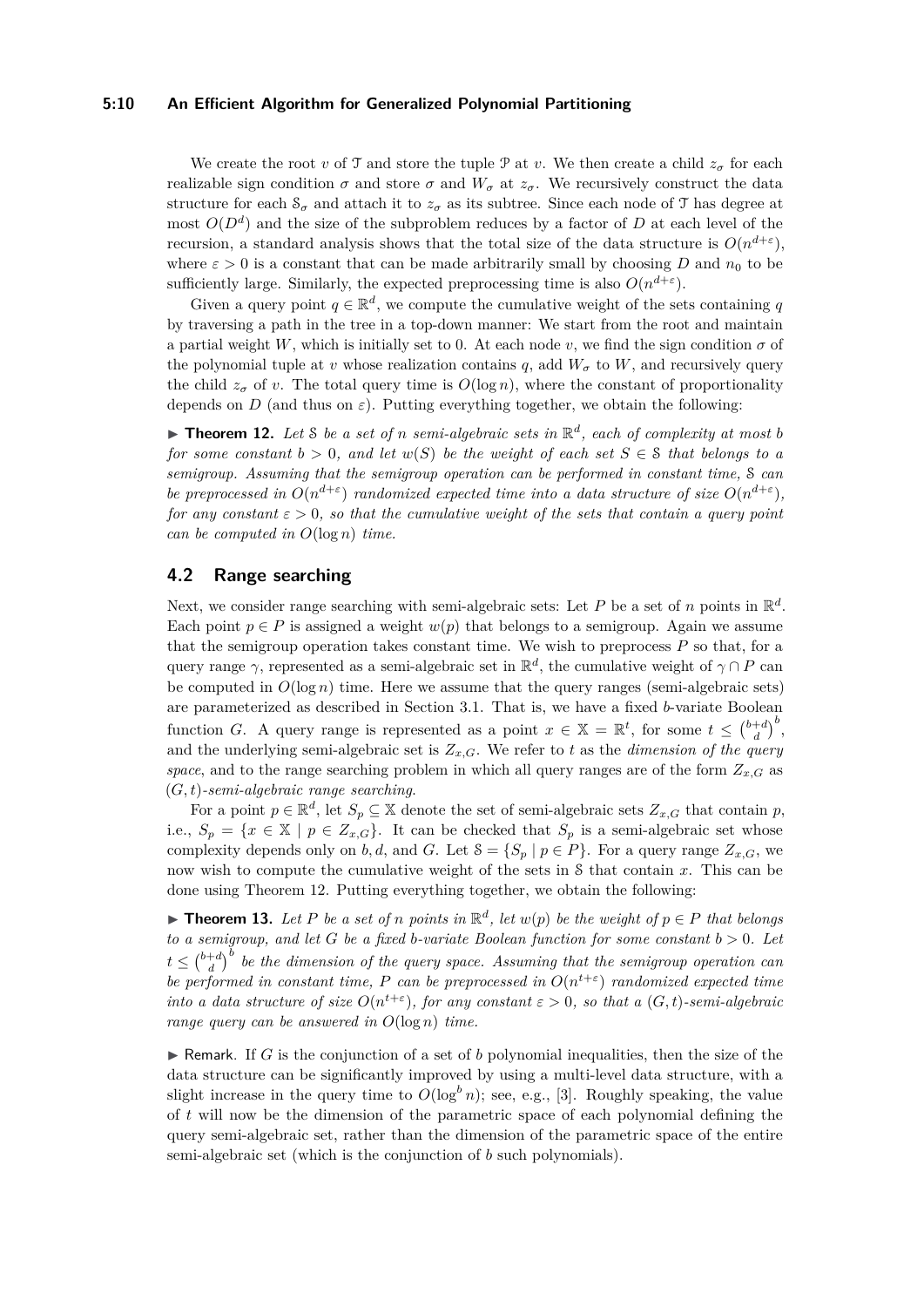# **4.3 Vertical ray shooting**

We next present an efficient data structure for answering *vertical ray-shooting* queries: Preprocess a collection S of *n* semi-algebraic sets in  $\mathbb{R}^d$ , each of complexity at most *b*, into a data structure so that the first set of S hit by  $\rho_q$ , the ray emanating in the  $(+x_d)$ -direction from a query point *q*, can be reported quickly. If there is more than one such set, the query procedure returns one of them, arbitrarily.

**The overall data structure.** Our data structure for vertical ray shooting is similar to the one described in Section [4.1,](#page-8-2) except that we store an auxiliary data structure at each node of the tree to determine which of its children the query procedure should visit recursively.

Again we fix two constants *D* and  $n_0$ . If  $n \leq n_0$ , the tree data structure T consists of a single node that stores S. So assume that  $n > n_0$ . We compute a partitioning polynomial tuple  $\mathcal{P} = (P_1, \ldots, P_k)$  for S of degree *D*. For each realizable sign condition  $\sigma$ , we compute the set  $\mathcal{S}_{\sigma} \subseteq \mathcal{S}$  whose boundaries meet the realization of  $\sigma$ . We create the root node *v* of T and create a child  $z_{\sigma}$  for each realizable sign condition  $\sigma$ . We store two auxiliary data structures  $DS_1(v)$  and  $DS_2(v)$  at *v*, described below, each of which can be constructed in  $O(n^{d+\epsilon})$  randomized expected time and requires  $O(n^{d+\epsilon})$  space. Given a query point  $q \in \mathbb{R}^d$ ,  $DS_1(v)$ ,  $DS_2(v)$  together determine, in  $O(log n)$  time, the sign condition  $\sigma$  whose realization contains the first intersection point of  $\rho_q$  with a set of S. We recursively construct the data structure for each subset  $S_{\sigma}$  and attach it to  $z_{\sigma}$  as its subtree.

A standard analysis of multi-level data structures (see e.g. [\[3\]](#page-12-1)) shows that the total size of T is  $O(n^{d+\epsilon})$ , for any constant  $\epsilon > 0$ , and that it can be constructed in  $O(n^{d+\epsilon})$ randomized expected time.

For a query point  $q \in \mathbb{R}^d$ , the first set hit by  $\rho_q$  can be computed by traversing a root-to-leaf path in T. Suppose we are at a node *v*. If *v* is a leaf, then we naively check all sets in  $S_v$  to find the first among them hit by  $\rho_q$ . Otherwise, we use the auxiliary data structures  $DS_1(v)$  and  $DS_2(v)$  to determine in  $O(log n)$  time the sign condition  $\sigma$  whose realization contains the first intersection point of  $\rho_q$  and a set of S. We recursively visit the child  $z_{\sigma}$  of *v*. Since the depth of T is  $O(\log n)$ , the total query time is  $O(\log^2 n)$ .

This completes the description of the overall algorithm. What remains is to describe the auxiliary data structures  $DS_1$ ,  $DS_2$ .

**Auxiliary data structures.** Recall that the auxiliary data structures are used to determine the sign condition of P whose realization contains the first intersection point of a vertical ray with a set of S. We first refine the realizations of sign conditions of P into "cylindrical" cells, as follows. Let  $f = \prod_{i=1}^{k} P_i$ ; by construction, the degree of *f* is  $O(D)$ . By Warren [\[17,](#page-13-10) Theorem 2, the number of connected components of  $\mathbb{R}^d \setminus Z(f)$  is at most  $O(D)^d$ ; from now on we refer to these components as *cells*.<sup>[5](#page-10-0)</sup> We refine the cells of  $\mathbb{R}^d \setminus Z(f)$  using the so-called *first-stage CAD (cylindrical algebraic decomposition)*; see, e.g., [\[6,](#page-12-3) Chapter 5] for a detailed overview of standard CAD. That is, this is a simplified version of CAD, presented in [\[2\]](#page-12-0).

Roughly speaking, the first-stage CAD for *f* is obtained by constructing a collection G of polynomials in the variables  $x_1, \ldots, x_{d-1}$ , whose zero sets contain the projection onto  $\mathbb{R}^{d-1}$ of the set of points in  $Z(f)$  of vertical tangency, self-intersection of zeros sets (roots with multiplicity), or a singularity of some other kind. Having constructed G, the first-stage CAD

<span id="page-10-0"></span><sup>&</sup>lt;sup>5</sup> This notion is somewhat different than the notion of realizable sign conditions, where one can have several connected components representing the same sign condition.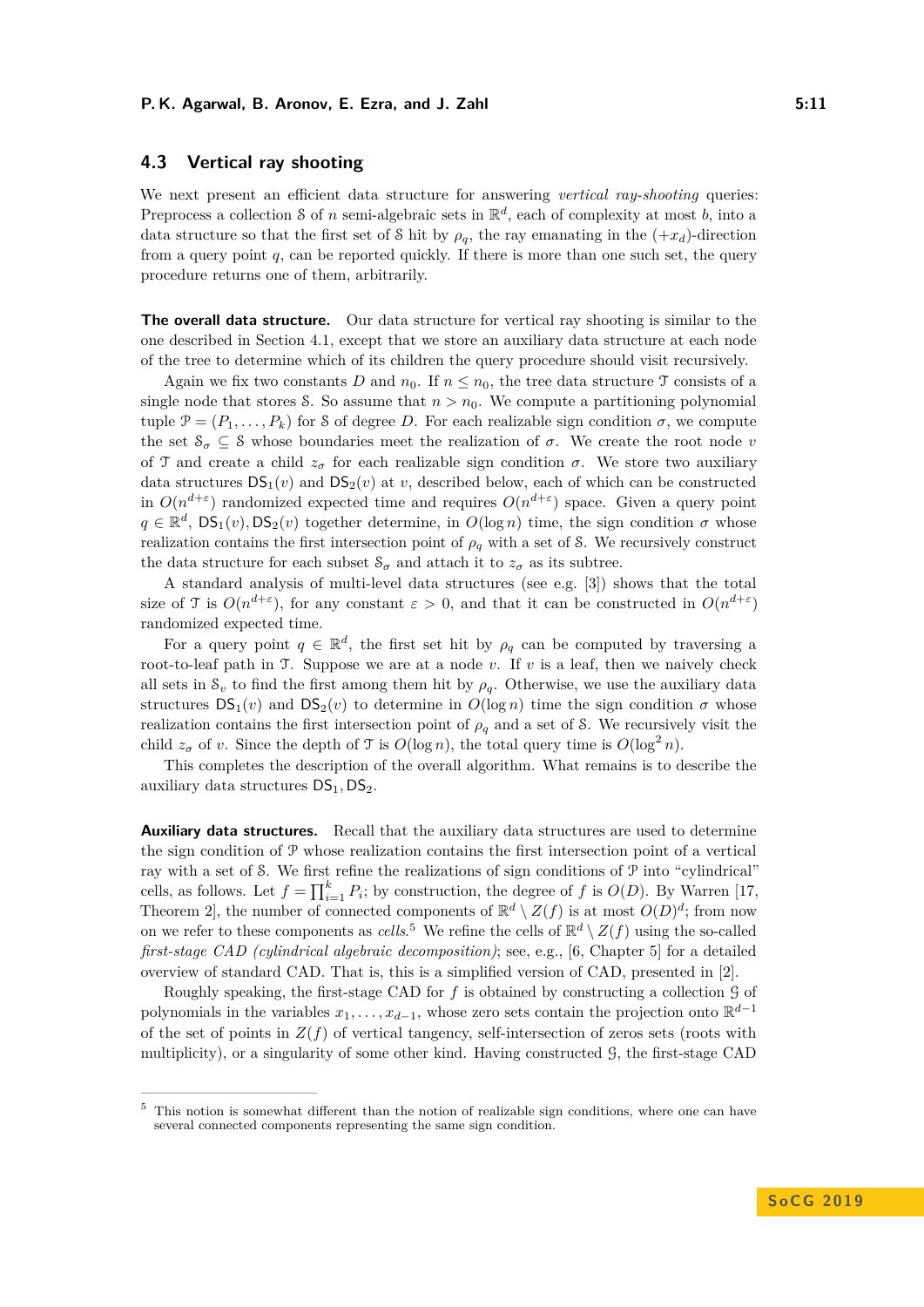#### **5:12 An Efficient Algorithm for Generalized Polynomial Partitioning**

is obtained as the arrangement  $\mathcal{A}(\{f\} \cup \mathcal{G})$  in  $\mathbb{R}^d$ , where the polynomials in G are now regarded as *d*-variate polynomials, that is, we lift them in the  $x_d$ -direction; the geometric interpretation of the lifting operation is to erect a "vertical wall" in  $\mathbb{R}^d$  over each zero set within  $\mathbb{R}^{d-1}$  of a (*d* − 1)-variate polynomial from G, and the first-stage CAD is the arrangement of these vertical walls plus  $Z(f)$ . It follows by construction that the cells of  $\mathcal{A}(\{f\} \cup \mathcal{G})$  are vertical stacks of "cylindrical" cells. In more detail, for each cell  $\tau$  of  $\mathcal{A}(\{f\} \cup \mathcal{G})$ , there is unique cell  $\varphi$  of the  $(d-1)$ -dimensional arrangement  $\mathcal{A}(\mathcal{G})$  in  $\mathbb{R}^{d-1}$  such that one of the following two cases occur: (i)  $\tau = \{(x, \xi(x)\} \mid x \in \varphi\}$ , where  $\xi \colon \varphi \to \mathbb{R}$  is a continuous semi-algebraic function (i.e.,  $\tau$  is the graph of  $\xi$  over  $\varphi$ ); or (ii)  $\tau = \{(x, t) | x \in \varphi, t \in (\xi_1(x), \xi_2(x))\}$ , where  $\xi_i, i = 1, 2$  is a continuous semi-algebraic function on  $\varphi$ , the constant function  $\varphi \to \{-\infty\}$ , or the constant function  $\varphi \to {\pm \infty}$ , and  $\xi_1(x) < \xi_2(x)$  for all  $x \in \varphi$  (i.e.,  $\tau$  is a cylindrical cell over  $\varphi$  bounded from below (resp. above) by the graph of  $\xi_1$  (resp.  $\xi_2$ )). As stated in [\[2\]](#page-12-0), the total number of cells in  $\mathcal{A}(\{f\} \cup \mathcal{G})$  is  $D^{O(d)}$ , and each of them is a semi-algebraic set defined by  $D^{O(d^4)}$  polynomials of degree  $D^{O(d^3)}$  (this is, in fact, an application of Proposition [3\)](#page-3-3).

For a cell  $\varphi$  of the  $(d-1)$ -dimensional arrangement  $\mathcal{A}(\mathcal{G})$ , let  $V(\varphi)$  be the stack of cells of  $\mathcal{A}(\{f\} \cup \mathcal{G})$  over  $\varphi$ , i.e., the set of cells that project to  $\varphi$ .

We note that the sign condition of  $\mathcal{P}$  is the same for all points in a cell of  $\mathcal{A}(\{f\} \cup \mathcal{G})$ , i.e., each cell lies in the realization of a single sign condition of P. It thus suffices to find the cell of  $\mathcal{A}(\{f\} \cup \mathcal{G})$  that contains the first intersection point of a vertical ray with a set of S in order to find the sign condition of  $P$  whose realization contains such a point. We construct  $DS_1$ ,  $DS_2$  on the cells of  $\mathcal{A}(\lbrace f \rbrace \cup \mathcal{G})$  to quickly determine the desired cell.

**The structure DS<sub>1</sub>.** Fix a cell  $\tau$  of  $\mathcal{A}(\{f\} \cup \mathcal{G})$ . DS<sub>1</sub> is used to determine whether a query ray *ρ<sup>q</sup>* whose source point lies in *τ* intersects any set of S inside *τ* .

For each input set  $S \in \mathcal{S}$  that intersects  $\tau$ , let  $\uparrow S$  be the set of points  $x$  in  $\mathbb{R}^d$  such that the vertical ray  $\rho_x$  intersects  $S \cap \tau$ , i.e.,  $\uparrow$ (*S*) is the union of the rays in the  $(-x_d)$ -direction emanating from the points of  $S \cap \tau$ .  $\uparrow S$  is a semi-algebraic set whose complexity depends only on *b*, *d*, and *D*. Let  $\uparrow \mathcal{S}_{\tau} = \{ \uparrow S \mid S \in \mathcal{S}, S \cap \tau \neq \emptyset \}$ .  $\uparrow \mathcal{S}_{\tau}$  can be computed in  $O(n)$  time. Using Theorem [12,](#page-9-0) we process  $\uparrow$ S into a data structure  $DS_1(\tau)$  of size  $O(n^{d+\epsilon})$  so that for a query point  $q \in \mathbb{R}^d$ , we can determine in  $O(\log n)$  time whether  $q \in \bigcup \uparrow S$ , i.e., whether  $\rho_q$ intersects any set of S within  $\tau$ . We construct  $DS_1(\tau)$  for all cells  $\tau$  of  $\mathcal{A}(\{f\} \cup \mathcal{G})$ . The total size of the data structure, summed over all cells of  $\mathcal{A}(\{f\} \cup \mathcal{G})$ , is  $O(n^{d+\epsilon})$ , and it can be constructed in  $O(n^{d+\epsilon})$  randomized expected time.

**The structure DS<sub>2</sub>.** Fix a cell  $\tau$  of  $\mathcal{A}(\{f\} \cup \mathcal{G})$ . DS<sub>2</sub> is used to determine whether a line parallel to the  $x_d$ -axis intersects any set of S inside  $\tau$ .

For each input set  $S \in \mathcal{S}$  that intersects  $\tau$ , let  $\downarrow S_{\tau}$  be the projection of  $S \cap \tau$  onto the hyperplane  $x_d = 0$ . For a point  $q \in \mathbb{R}^d$ , the vertical line (parallel to the  $x_d$ -axis) through *q* intersects *S* inside  $\tau$  if and only if  $\downarrow q \in \downarrow S_{\tau}$  (where  $\downarrow q$  is the projection of *q* onto the hyperplane  $x_d = 0$ .  $\downarrow S_\tau$  is a  $(d-1)$ -dimensional semi-algebraic set whose complexity depends only on *b* and *D*. Let  $\downarrow \mathcal{S}_{\tau} = {\downarrow \mathcal{S}_{\tau} \mid S \in \mathcal{S}, S \cap \tau \neq \emptyset}.$   $\downarrow \mathcal{S}_{\tau}$  can be constructed in  $O(n)$  time. Using Theorem [12,](#page-9-0) we process  $\downarrow$ S<sub>*τ*</sub> into a data structure DS<sub>2</sub>(*τ*) of size  $O(n^{d-1+\varepsilon})$ so that, for a query point  $q \in \mathbb{R}^d$ , we can determine in  $O(\log n)$  time whether  $\downarrow q \in \bigcup \downarrow \mathcal{S}_{\tau}$ , i.e., whether the vertical line through *q* intersects any set of S inside  $\tau$ . We construct  $DS_2(\tau)$ for all cells of  $A({f} \cup G)$ . The total size of the data structure, summed over all cells of  $\mathcal{A}(\{f\} \cup \mathcal{G})$ , is  $O(n^{d-1+\varepsilon})$ , and it can be constructed in  $O(n^{d-1+\varepsilon})$  randomized expected time.

**Answering a query.** Given a query point  $q \in \mathbb{R}^d$ , we determine the cell of  $\mathcal{A}(\lbrace f \rbrace \cup \mathcal{G})$  that contains the first intersection point of  $\rho_q$  with a set of S as follows. First, we determine the cell  $\tau$  of  $\mathcal{A}(\{f\} \cup \mathcal{G})$  that contains the query point *q*. Using  $DS_1(\tau)$ , we determine in  $O(\log n)$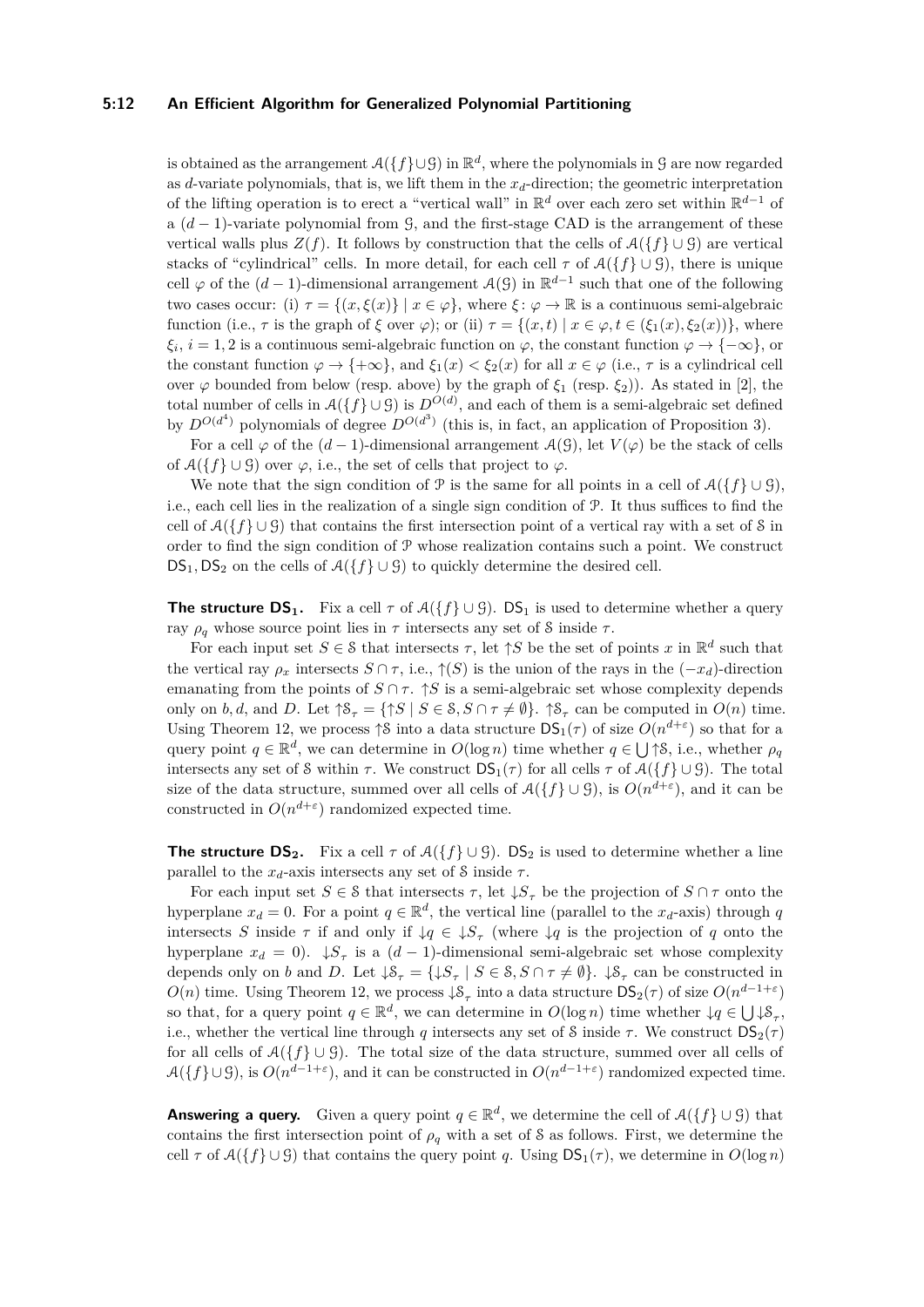time whether  $\rho_q$  intersects S inside  $\tau$ . If the answer is yes, then  $\tau$  is the desired cell. So assume that the answer is no. Let  $\varphi$  be the cell of the  $(d-1)$ -dimensional arrangement  $\mathcal{A}(\mathcal{G})$ such that  $\downarrow q \in \varphi$ . Let  $V(\varphi) = \langle \tau_1, \ldots, \tau_r \rangle$  be the stack of cells over  $\varphi$ , and let  $\tau = \tau_i$  for some  $i \leq k$ . We visit the cells of  $V(\tau)$  one by one in order, starting from  $\tau_{i+1}$  until we find a cell  $\tau_j$  such that  $\downarrow q \in \bigcup \downarrow \mathcal{S}_{\tau_j}$ . Since *q* lies below  $\tau_j$ ,  $\rho_q$  intersects S inside  $\tau_j$  if and only if  $\downarrow q \in \bigcup \downarrow (\mathcal{S}_{\tau_j})$ . If there is no such cell, we conclude that  $\rho_q$  does not intersect S. Otherwise *τ*<sup>*j*</sup> is the cell of  $A({f} ∪ G)$  that contains the first intersection point of *ρ*<sup>*q*</sup> with a set of S.

Putting everything together we obtain the following.

 $\blacktriangleright$  **Theorem 14.** Let *S* be a collection of *n* semi-algebraic sets in  $\mathbb{R}^d$ , each of complexity at *most b for some constant*  $b > 1$ *.* S *can be preprocessed, in*  $O(n^{d+\epsilon})$  *randomized expected time, into a data structure of size*  $O(n^{d+\epsilon})$ *, for any constant*  $\epsilon > 0$ *, so that a vertical ray-shooting query can be answered in*  $O(\log^2 n)$  *time.* 

# **4.4 Cutting algebraic curves into pseudo-segments**

Sharir and Zahl [\[15\]](#page-13-5) presented a technique for cutting algebraic plane curves into pseudosegments, by lifting curves into three dimensions. More precisely, they prove that *n* nonoverlapping algebraic curves of bounded degree *d* can be cut into  $O(n^{3/2} \log^{O(1)} n)$  Jordan arcs so that each pair of arcs intersect in at most one point. Their procedure exploits Proposition [2](#page-3-2) for algebraic curves in three dimensions; see [\[15,](#page-13-5) Theorem 1.1]. Theorem [11](#page-8-0) can be used to prove a slightly weaker constructive and efficient variant of the above result, for a sketch of the proof see the full version of this paper [\[1\]](#page-12-5).

<span id="page-12-7"></span>▶ **Theorem 15.** Let  $C$  be a set of *n* algebraic plane curves, each of degree at most *d*, with no *two sharing a common component. Then*  $C$  *can be cut into*  $O(n^{3/2+C_d/\log \log n})$  *Jordan arcs, where C<sup>d</sup> is a constant that depends on d, so that each pair of arcs intersect in at most one* point. This cutting can be computed in randomized expected time  $O(n^{3/2+C_d/\log\log n})$ .

By replacing Theorem 1.1 in [\[15\]](#page-13-5) with our Theorem [15,](#page-12-7) we obtain effective and efficient version of all of the subsequent results in [\[15\]](#page-13-5).

#### **References**

- <span id="page-12-5"></span>**1** Pankaj K. Agarwal, Boris Aronov, Esther Ezra, and Joshua Zahl. An Efficient Algorithm for Generalized Polynomial Partitioning and Its Applications. *CoRR*, abs/1812.10269, 2018. [arXiv:1812.10269](http://arxiv.org/abs/1812.10269).
- <span id="page-12-0"></span>**2** Pankaj K. Agarwal, Jivr'i Matouvsek, and Micha Sharir. On Range Searching with Semialgebraic Sets. II. *SIAM J. Comput.*, 42(6):2039–2062, 2013. [doi:10.1137/120890855](http://dx.doi.org/10.1137/120890855).
- <span id="page-12-1"></span>**3** P.K. Agarwal. Simplex range searching and its variants: A review. *A Journey Through Discrete Mathematics*, pages 1–30, 2017.
- <span id="page-12-2"></span>**4** Boris Aronov, Esther Ezra, and Joshua Zahl. Constructive Polynomial Partitioning for Algebraic Curves in R3 with Applications. In *Proceedings of the Thirtieth Annual ACM-SIAM Symposium on Discrete Algorithms, SODA 2019, San Diego, California, USA, January 6-9, 2019*, pages 2636–2648, 2019. [doi:10.1137/1.9781611975482.163](http://dx.doi.org/10.1137/1.9781611975482.163).
- <span id="page-12-6"></span>**5** Sal Barone and Saugata Basu. Refined Bounds on the Number of Connected Components of Sign Conditions on a Variety. *Discrete & Computational Geometry*, 47(3):577–597, 2012. [doi:10.1007/s00454-011-9391-3](http://dx.doi.org/10.1007/s00454-011-9391-3).
- <span id="page-12-3"></span>**6** S. Basu, R. Pollack, and M.F. Roy. *Algorithms in Real Algebraic Geometry*, volume 10. Springer Verlag, Berlin-Heidelberg, 2006.
- <span id="page-12-4"></span>**7** Saugata Basu. Algorithms in Real Algebraic Geometry: A Survey. *CoRR*, abs/1409.1534, 2014. [arXiv:1409.1534](http://arxiv.org/abs/1409.1534).